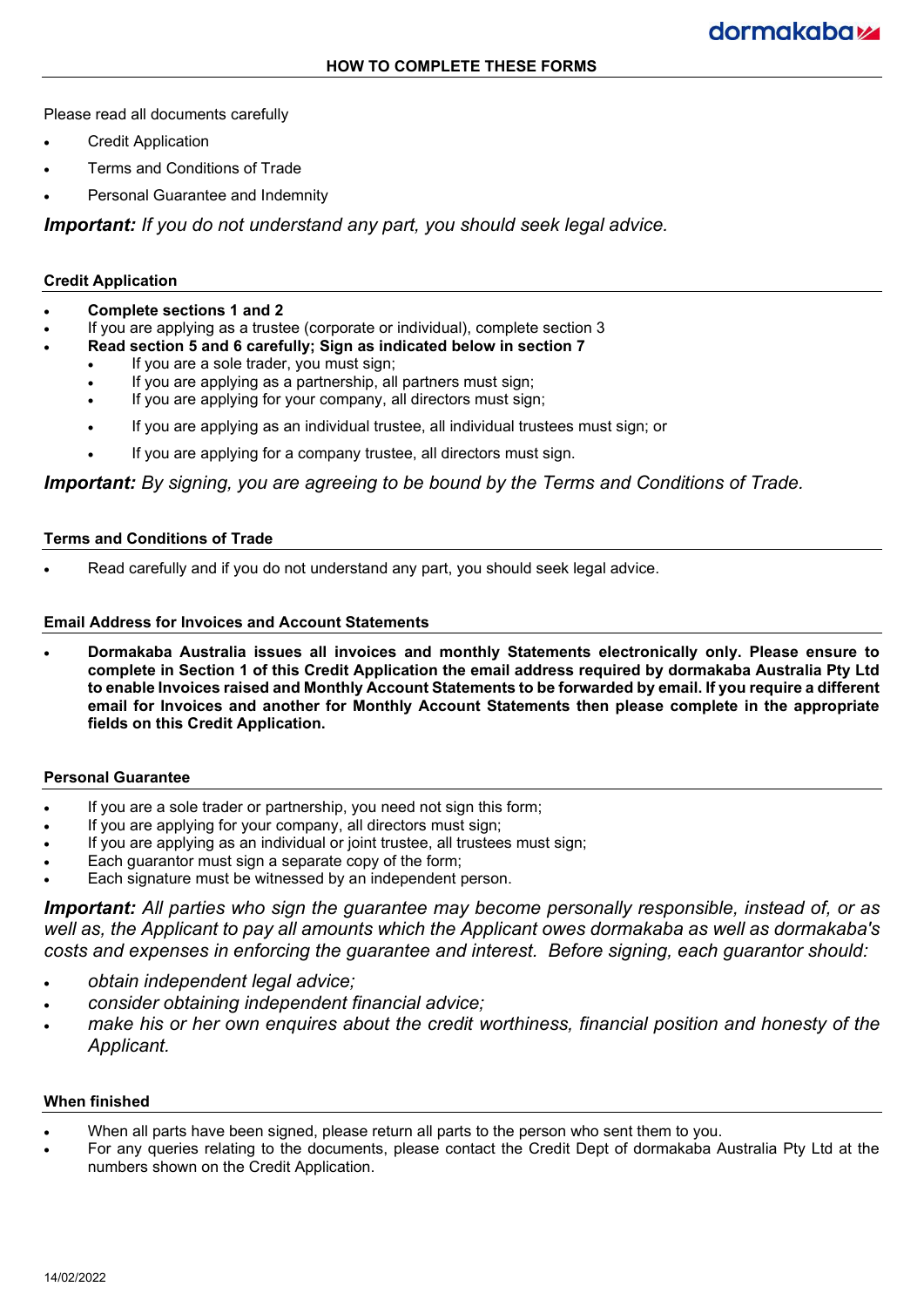## dormakabazz

# **dormakaba Australia Pty Ltd ABN: 14 067 969 466**

**Head Office: 12 - 13 Dansu Court Hallam VIC 3803 Postal Address: PO Box 1035 Narre Warren VIC 3805**

**PH: 03 8795 0270 FAX: 03 8795 0624 EMAIL:** creditoffice.au@dormakaba.com **www.dormakaba.com.au CREDIT APPLICATION**

| The Applicant <sup>1</sup> |  |
|----------------------------|--|

| Does the Applicant's internal software accounting issue Purchase Orders:                                    | YES<br>NO.<br>Please circle |
|-------------------------------------------------------------------------------------------------------------|-----------------------------|
| Does the Applicant require Purchase Order numbers to be notated on all invoices: YES NO                     | Please circle               |
| Does the Applicant have multiple ship-to address: YES NO If Yes, please provide details on a separate sheet |                             |
|                                                                                                             |                             |

|                                                                                               | 2. Operating Structure (tick appropriate box)                   |  |  |                                                    |                      |
|-----------------------------------------------------------------------------------------------|-----------------------------------------------------------------|--|--|----------------------------------------------------|----------------------|
|                                                                                               | $\Box$ Private Company $\Box$ Public Company $\Box$ Partnership |  |  | $\Box$ Sole Trader $\Box$ Individual(s) as Trustee | □ Company as Trustee |
| 3.500<br><b>Trust Details</b>                                                                 |                                                                 |  |  |                                                    |                      |
|                                                                                               |                                                                 |  |  |                                                    |                      |
|                                                                                               | Type of Trust: □ Family / Discretionary □ □ Unit                |  |  |                                                    |                      |
| If a unit trust, provide details of all unitholders - if more than 2, please attached details |                                                                 |  |  |                                                    |                      |
|                                                                                               |                                                                 |  |  |                                                    |                      |
|                                                                                               |                                                                 |  |  |                                                    |                      |

#### **4. Terms of Credit**

Credit will not be provided until dormakaba Australia Pty Ltd (**dormakaba**) accepts this application and has provided written confirmation to the Applicant. dormakaba may refuse to provide credit facilities to any Applicant without further information. If dormakaba accepts this application, the provision of goods and services and credit facilities to the Applicant are subject to the Terms and Conditions of Trade, attached, and the Applicant's acknowledgement that dormakaba may, in its sole discretion, suspend or withdraw credit facilities to the Applicant at any time upon prior written notice.

#### **5. Privacy Statement**

The personal information submitted about the Applicant will be used for purposes associated with assessing the Applicant's commercial credit application and administering the commercial credit account. dormakaba's Privacy Policy details why dormakaba collects this personal information, who dormakaba may disclose it to, and the main consequences (if any) if dormakaba does not collect it. dormakaba's Privacy Policy also contains information about how affected persons may seek access to, or correction of, the personal information held about them, and dormakaba's complaint resolution procedures. dormakaba's Privacy Policy is available by request to dormakaba's Privacy Officer on Privacy.AU@dormakaba.com and 03 8795 0270 and is located on www.dormakaba.com.au

#### **6. Execution**

By signing this application for credit, the Applicant:

- acknowledges having been provided with Terms and Conditions of Trade and having read and understood them;
- acknowledges that it has been advised to seek legal and financial advice prior to signing this application;
- agrees that the Terms and Conditions of Trade apply to the provision of goods and services to it by dormakaba.

| If Company or Corporate Trustee - sign for and on behalf of the Applicant |  |  |
|---------------------------------------------------------------------------|--|--|
|---------------------------------------------------------------------------|--|--|

|                                                                                                                                                          | ∴Date∴ |
|----------------------------------------------------------------------------------------------------------------------------------------------------------|--------|
| If sole trader, partnership or individual(s) as trustee - all partners and individuals must sign. If more than two directors or individuals, please have |        |
| additional directors or individuals sign a copy of this page                                                                                             |        |

|  | 7715 |
|--|------|
|  | 7715 |
|  |      |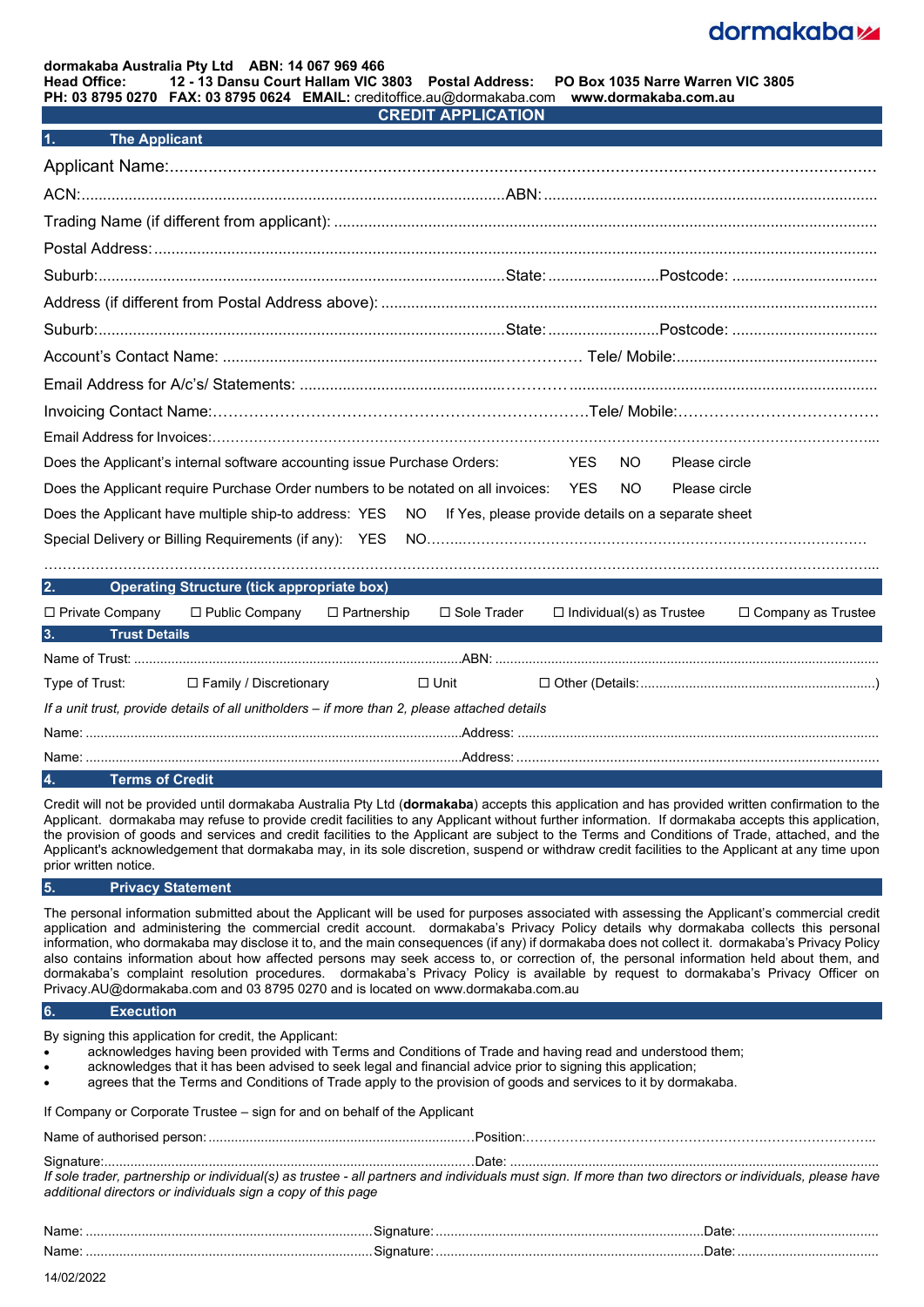# dormakaba<sub>k</sub>

# **TERMS AND CONDITIONS OF TRADE**<br>(b) exclusive o

# **1 Definitions**

In these Terms:

**ACL** means Australian Consumer Law Schedule of the *Competition and Consumer Act 2010* (Cth) and its associated Regulations as amended; **Company** means dormakaba Australia Pty Ltd (ABN 14 067 969 466);

**consumer** is as defined in the ACL and in determining if Customer is a 5.5 consumer, the determination is made if Customer is a consumer under the Contract:

**Contract** means any agreement for the provision of goods or services by Company to Customer;

**Customer** means the person, jointly and severally if more than one, acquiring Products from Company;

**GST** means the tax imposed under the *A New Tax System (Goods and Services Tax) Act 1999* (Cth) ;

**Order** means an purchase order or order submitted by Customer;

**PPSA** means *Personal Property Securities Act 2009* (Cth) and its associated Regulations as amended;

**Products** means any goods, equipment and/or other facilities manufactured 5.8 and/or services, including maintenance and/or repair of goods, advice,

design, procurement and installation accompanying the goods supplied by Company to Customer;

**Specification** means a specification in force at the time of concluding a 6 Contract;

**Tax Invoice** has the meaning as in the GST Act;

**Terms** means these Terms and Conditions of Trade.

## **2 Application of Terms**

- Unless, otherwise agreed by Company in writing, the Terms apply to all quotations, offers and purchase orders made or accepted by Company and to every Contract and cannot be varied or replaced by any other terms, including Customer's terms of purchase (if any).
- 2.2 The Terms may include additional terms in Company's quotation, which are not inconsistent with the Terms.
- 2.3 Company may vary or amend these Terms by written notice to Customer at any time. Any variations or amendments will apply to quotations or orders placed after the notice date.
- 2.4 Where these Terms form part of a contract between Company and Customer, the terms of that contract prevail to the extent of any inconsistency with these Terms.

## **3 Quotations and Orders**

- 3.1 Any quotation provided by Company to Customer for the proposed supply of Products is valid for 30 days, an invitation to treat only, and only valid if in writing.
- 3.2 A Contract is accepted by Company when Company accepts, in writing or electronic means, an Order from Customer (Order Confirmation) or provides Customer with Products.
- 3.3 Each supply which Company makes in response to an Order will be 7.1 regarded as a separate Contract.
- 3.4 If Customer places the Order subject to finance, Company will not be obliged to procure or supply Products until Customer has provided 7.2 written evidence to Company's reasonable satisfaction that such finance will be provided.

## **4 Specification**

- 4.1 Products are supplied in accordance with the Specifications. Specifications shown on the Order Confirmation are deemed to be checked and accepted by Customer.
- 4.2 Customer is solely responsible, and must itself examine and test Products at its cost, to ensure they are fit or suitable for Customer's purposes. Subject to the ACL, Company accepts no liability for the fitness or suitability of Products for Customer's particular purposes.
- 4.3 Unless otherwise provided, only the Company's authorised technicians are permitted to install, maintain, service and repair the Products.

## **5 Prices and Payment**

- 5.1 Price means the cost of Products as referred to in Company's price lists, quotations and/or specific arrangements and is subject to reasonable change from time to time upon written notice to Customer.
- 5.2 Unless otherwise specified by Company in writing, all prices are:
	- (a) quoted ex-works from Company's warehouse, factory or depot; and
- exclusive of all freight costs, import charges, customs duties, GST, taxes, imposts and levies relating to Products, which are additionally to Customer's account.
- 5.3 A freight surcharge fee will apply for orders under AUD\$250.
- 5.4 Company may require Customer at its discretion to pay a deposit.
	- The prices quoted by Company are based on the Specifications provided by Customer at the time of quotation. Company reserves the right to reasonably change the Price if there is any change in the Specifications and drawings.

5.6 Where there is any change in the costs incurred by Company in relation to Products, Company may vary its price to take account of any such change, by notifying Customer.

<span id="page-2-0"></span>Unless otherwise agreed by Company in writing:

- (a) Subject to claus[e 5.7](#page-2-0)[\(b\),](#page-2-1) full payment is due thirty (30) days from end of month of date of invoice (**Payment Date**).
- <span id="page-2-1"></span>(b) Company reserves the right to require payment in full on supply of Products.
- Payment by cheque is not deemed made until the proceeds of the cheque have cleared.

Payment terms may be revoked or amended at Company's sole discretion immediately upon giving Customer written notice.

## **6 Payment Default**

- 6.1 If Customer defaults in the payment of any money due to Company by the Payment Date, or if at any time the credit standing of Customer, in the opinion of Company, is at risk or has been impaired, then in addition to any other rights which may be conferred upon Company by law or equity, all moneys which would have been payable by Customer to Company as a later date on any account becomes immediately due and payable without any notice by Company to Customer and Company may do any or all of the following:
	- (a) charge Customer interest on any sum due by Customer at the rate of 1.5% per month calculated daily,
	- (b) charge Customer for, and Customer must indemnify Company from, all costs and expenses (including without limitation all legal costs and expenses) incurred by it resulting from the default or in taking action to enforce compliance with the Contract or to recover any Products,
	- (c) cease or suspend the supply of any further Products to Customer,
	- (d) by written notice to Customer terminate any uncompleted Contract with Customer.
- 6.2 Customer may not withhold or set off any payment or make deductions from any amount owing to Company without Company's prior written consent.

## **7 Cancellation or Variation of Order**

If Company is unable to deliver or provide Products, then it may cancel Customer's Order (even if it has been accepted) by written notice to Customer.

- The Company may cancel the Customer's order if the Customer gives notice to the Company or upon an occurrence in accordance with claus[e 10.7.](#page-3-0)
- 7.3 A notice of cancellation or variation of an Order must be submitted by Customer in writing and is only effective upon the written approval by Company.
- 7.4 When Customer gives written notice of cancellation or variation and Company approves such a request:
	- (a) without prejudice to its other rights, Company reserves the right to charge for all Products it has performed and shall need to perform in fulfilling the Order or, if the work is substantially complete or Products are special ordered or made to order or are otherwise not immediately available for sale to another customer at an equivalent price, to charge for the full amount set out in the applicable Order Confirmation in addition to any other costs Company incurs; and
	- (b) Company will charge Customer for each cancelled Order an administration fee of 25% of the Price, and charge Customer for, and Customer must indemnify Company from, all costs and expenses which Company incurs from any third parties as a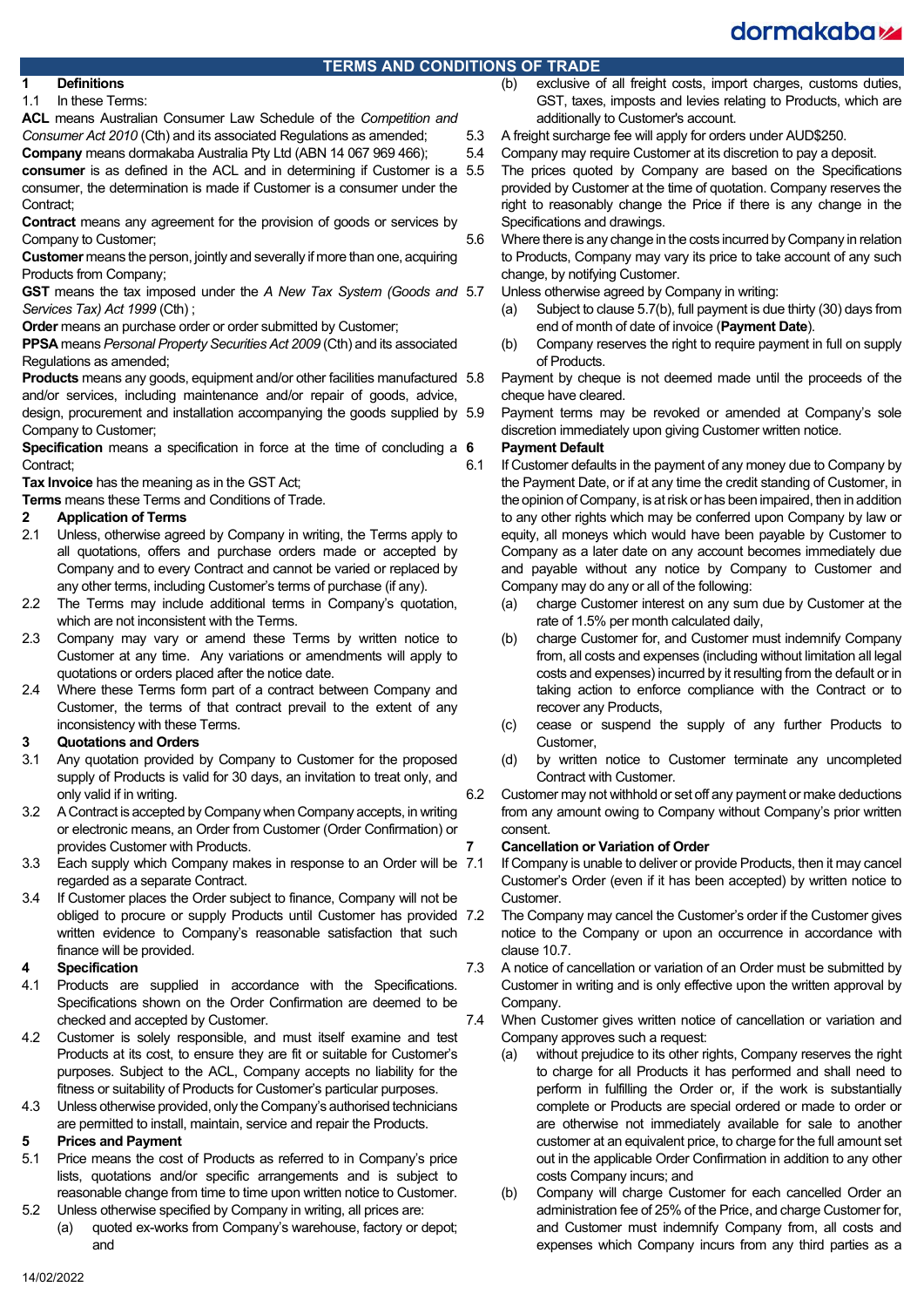result of the cancellation.

- 7.5 For the avoidance of doubt, if a Product is special ordered or made to order or configured or customised in any way the order cannot be cancelled.
- 7.6 These Terms are subject to the Company's revocation or cancellation at any time, without liability, provided that the Company completes current order in process at the time of cancellation.

#### **8 Deliveries**

- 8.1 Subject to claus[e 8.5,](#page-3-1) Company will arrange for the delivery of Products to Customer.
- 8.2 Company's obligation to deliver is discharged on arrival or provision of Products at Customer's nominated delivery destination or nominated 9.9 agent or carrier.
- 8.3 Any period or date for delivery of Products is an estimate only and is endeavours to meet any estimated dates but, subject to the ACL**,** will not be liable for any loss or damage suffered by Customer or any third party for failure to meet the estimated date.
- 8.4 Company may make part delivery or provision of Products and may 10.1 Risk in the Product and all insurance responsibility will pass to invoice Customer for Products provided.
- <span id="page-3-1"></span>8.5 If agreed that Customer will collect Products:
	- (a) Customer must collect Products within 7 days of being advised they are ready;
	- (b) if Customer does not collect Products within this time, Customer 10.3 is deemed to have taken delivery and is liable for storage charges payable monthly on demand.
- 8.6 If Customer is unable or unwilling to accept physical delivery of Products, Company will be entitled to arrange for storage of Products at Customer's risk and reasonable cost, including all reasonable transportation, storage and other associated costs, payable monthly on demand.
- 8.7 Any obligation of Company to supply Products is subject to its ability to secure labour, materials and other services for the manufacture of the goods. In case of failure to supply, or partial supply, Customer is entitled to a refund of any prepayments made by Customer, but only to the extent that such prepayments relate to the parts of Products which Company fails to supply.
- 8.8 Products are subject to supplier availability and special delivery charges.
- 8.9 Deliveries required to be despatched other than by Company's normal carrier may incur additional freight charges at Customer's cost.

#### <span id="page-3-4"></span>**9 Shortages and Returns**

- <span id="page-3-5"></span>9.1 Customer has responsibility to inspect or test the Products within 7 days of delivery or provision of the Products.
- 9.2 If the quantity of Products delivered does not correspond with the quantity stated in an Order Confirmation, Customer shall only be liable to pay for the quantity delivered in the case of short-delivery and In the case of over-delivery (the Customer must permit Company to collect 10.6 any surplus Products), provided that in no event shall such short or over-delivery entitle Customer to damages or give Customer a right to rescind the Contract.
- 9.3 Any surplus Products delivered shall remain the property of Company and Customer shall take all necessary precautions for the safe custody and protection of such surplus Products until the time of their removal by Company.
- 9.4 Subject to clauses [9.6](#page-3-2) and [9.9,](#page-3-3) Company will not be liable for any 10.7 shortages, damage or non-compliance with the Specifications or this Contract unless Customer notifies Company with full details and description within 7 days of delivery of the Products, otherwise Customer is deemed to have accepted the Products.
- 9.5 Customer must allow Company access to the Products to allow Company to inspect the alleged defect.
- <span id="page-3-2"></span>9.6 When any shortages, claim for damaged Products or non-compliance with the Specifications or this Contract is accepted by Company, Company may, at its option, repair, replace or refund the price of the Products.
- 9.7 Subject to clause [9.9,](#page-3-3) Company will not under any circumstances accept Products for return that:
	- (a) have been specifically produced, fabricated, specially finished, imported or acquired to fulfil the Contract;
- (b) are discontinued Products or no longer stocked by Company;
- (c) have been altered or modified in any way;
- (d) are not in their original condition;
- (e) have been misused; or
- (f) has been invoiced for six months or older unless still under warranty
- 9.8 In no circumstances shall any Products be returned to Company without the Company's prior written consent with a goods return authority. Subject to the ACL, all Products for return must first be authorised by dormakaba, be in saleable condition and will be subject to a minimum restocking fee of 20% of the purchase price.

<span id="page-3-3"></span>If Customer is a consumer, nothing in this clause [9](#page-3-4) limits any remedy available for a failure of the guarantees in sections 56 and 57 of the ACL.

not a contractual commitment. Company will use its reasonable 9.10 If the Customer on-sells the Products prior to the expiration of the time period set out in claus[e 9.1,](#page-3-5) the Customer is deemed to have accepted the Products.

## **10 Passing of Risk and Title**

- Customer immediately on the Products being delivered to Customer.
- <span id="page-3-6"></span>10.2 Title to and ownership of Products shall remain with Company until the price for Products as well as any other amounts Customer may owe Company under this Contract have been paid in full.
	- Until receipt of payment in full, Customer shall:
		- (a) store Products in a manner which makes them readily identifiable as the property of Company;
		- (b) hold Products as bailee of Company;
		- (c) hold the proceeds of any sale of Products on trust for Company in a separate account with a bank to whom Customer has not given security, however failure to do so does not affect Customer's obligation to deal with the proceeds as trustee;
		- (d) keep, and provide Company at any time on reasonable request, proper and complete stock records covering the receipt, identification, storage, location, sale and movement of Products; and
		- (e) keep Products insured against theft, damage and destruction.
- <span id="page-3-7"></span>10.4 Notwithstanding clause [10.3,](#page-3-6) Customer is entitled until notified by Company or until the happening of any of the events set out in clause [10.7t](#page-3-0)o sell Products in the normal course of its business, in which case the proceeds of resale must be held in trust for Company in a separate account.
- 10.5 Company is entitled at any time while any debt remains outstanding by Customer to notify Customer of its intention to take possession of Products and for this purpose Customer irrevocably authorises and licenses Company and its servants and agents to enter upon the land and buildings of Customer with all necessary equipment to take possession of Products.
- <span id="page-3-0"></span>On receipt of notice from Company or on the happening of any of the events set out in claus[e 10.7,](#page-3-0) the following applies:
	- (a) Customer's authority to sell or otherwise deal with Products as set out in claus[e 10.4](#page-3-7) is withdrawn;
	- (b) Company may withhold delivering further Products and all invoices issued by Company to Customer become due and payable immediately; and
	- (c) Customer must immediately deliver all Products to Company.
	- Customer shall give immediate notice to Company if:
		- (a) Customer becomes bankrupt or insolvent or if there is a risk of bankruptcy or insolvency ;
		- (b) any step is taken (including without limitation, any application made, proceedings commenced, or resolution passed or proposed in a notice of meeting) for the winding up or dissolution of Customer, or for the appointment of a bankruptcy trustee, administrator, receiver, liquidator or similar functionary;
		- (c) Customer resolves to enter into or enters into a scheme of arrangement with or for the benefit of its creditors;
		- (d) Customer becomes unable to pay its debts when they fall due;
		- (e) an event analogous to any of those set out in claus[e 10.7](#page-3-0) occurs.

**11 Queensland – Building and Constructions Industry Payment Act 2004, New South Wales – Building and Construction Industry Security of payments Act 1999, Victorian – Building and**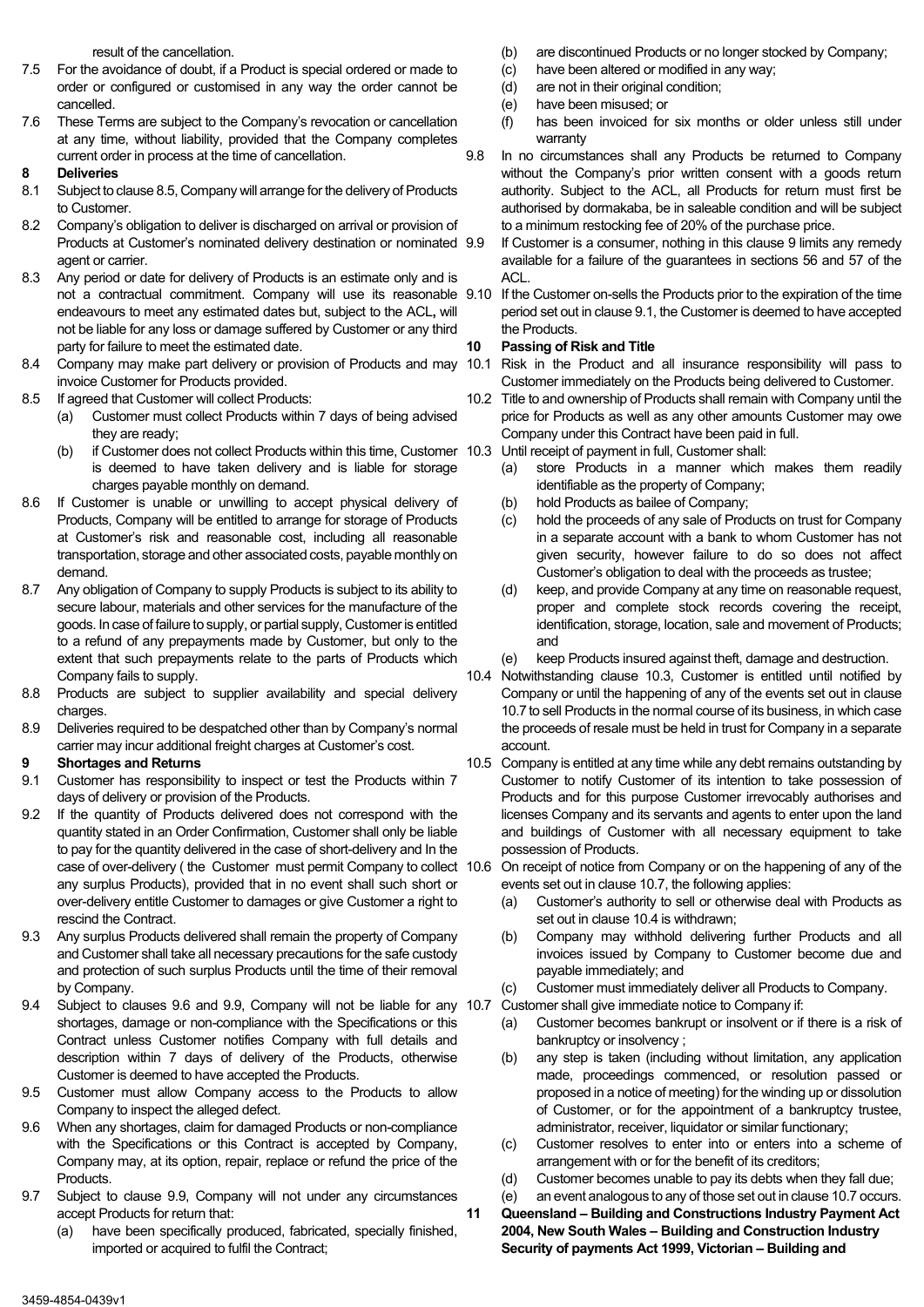**Construction Industry Security of Payments Act 2002, Western Australia – Construction Contracts Act 2004, South Australian Construction Industry Security of Payment Act 2009 and Australian Capital Territory Building and Construction Industry (Security of Payment) Act 2009.**

- 11.1 At the Company's sole discretion, if there are any disputes or claims for unpaid Goods and/or Services then the provisions of the relevant Building and Construction Industry Security of Payment Act listed in the heading (if applicable) may apply.
- 11.2 Nothing in this agreement is intended to have the effect of contracting out of any applicable provisions of any of relevant Building and Construction Industry Security of Payment Act listed in the heading.
- <span id="page-4-0"></span>**12 Personal Property Securities**
- 12.1 Notwithstanding anything to the contrary contained in the Terms, the PPSA applies to the Terms.
- 12.2 Unless otherwise defined in these Terms, the terms and expressions used in this claus[e 12](#page-4-0) have the meanings given to them in, or by virtue 13.6 of, the PPSA.
- 12.3 Customer grants, and Company may register on the Personal Property Securities Register (**PPSR**), a security interest in all Products provided under the Contract, including but not limited to intellectual property and all other present or after-acquired property.
- 12.4 Customer must do whatever is necessary in order to give a valid security interest over Products which is able to be registered by Company of the PPSR.
- 12.5 Where permitted by the PPSA, Customer waives any rights to receive the notifications, verifications, disclosures or other documentation specified under sections 95, 118, 121(4), 130, 132(3)(d), 132(4), 135 13.7 and 157of the PPSA.
- 12.6 Customer waives any rights it may have pursuant to, and the parties contract out of, sections 96, 125, 129, 142 and 143 of the PPSA will apply to this contract.
- 12.7 To the extent permitted by the PPSA, Customer agrees that the provisions of Chapter 4 of the PPSA which are for the benefit of Customer or which place obligations on Company will apply only to the 14 extent that they are mandatory or Company agrees to their application 14.1 in writing, and where Company has rights in addition to those in Chapter 4 of the PPSA, those rights will continue to apply.
- 12.8 Company may allocate amounts received from Customer in any manner Company determines, including in any manner required to preserve any Purchase Money Security Interest (**PMSI**) it has.
- 12.9 This Contract is a security agreement and Company has a PMSI in all present and future Products supplied by Company to Customer and the proceeds and the security interest is a continuing interest irrespective of whether there are monies or obligations owing by Customer at any particular time
- 12.10 Customer agrees to execute any documents, provide all relevant 15.1 Where the Company has not received or been tendered the whole of information and co-operate fully with Company to ensure that Company has a perfected security interest in the personal property charged.
- 12.11 Customer agrees to notify Company of any change in Customers' structure, including sale or disposition of any part of Customer's business, any change in directorships, shareholders or change in partnership or trusteeship 7 days prior to any such change taking effect.

#### **13 Liability**

- 13.1 Except as the Terms specifically state or as contained in any express warranty provided in relation to Products, the Contract does not include by implication any other term, condition, warranty in respect of the quality, merchantability, acceptability, fitness for purpose, condition, 16 description, assembly, manufacture, design or performance of 16.1 It is the responsibility of Customer at its own costs to: Products or any contractual remedy for their failure.
- <span id="page-4-1"></span>13.2 If Customer is a consumer nothing in these Terms excludes, restricts or modifies Customer's rights or remedies against Company for failure of a statutory guarantee under the ACL.
- <span id="page-4-2"></span>13.3 If Customer on-supplies Products to a consumer and:
	- domestic or household use or consumption, then the amount specified in section 276A(1) of the ACL is the absolute limit of Company's liability to Customer; and
	- (b) Products are of a kind ordinarily acquired for personal, domestic

or household use or consumption, payment of any amount required under section 274 of the ACL is the absolute limit of Company's liability to Customer;

however arising under or in connection with the sale, installation, use, storage or any other dealings with Products by Customer or any third party.

- 13.4 If clauses [13.2](#page-4-1) and [13.3](#page-4-2) do not apply, then, other than stated in the Contract or any written warranty statement, Company is not liable to Customer in any way arising under or in connection with the sale, installation, use of, storage or any other dealing with Products by Customer or any third party.
- 13.5 Company is not liable for any indirect or consequential losses or expenses suffered by Customer or any third party, howsoever caused, including but not limited to loss or turnover, profits, business or goodwill or any liability to any other party, except to the extent of any liability imposed by the ACL.
- For the avoidance of doubt, in circumstances in which the Products supplied are unfinished goods in which the Customer or an agent of the Customer performs further manufacturing, processing or finishing processes, or installation, the Company shall not be liable to the Customer for any fault or defect caused, or contributed to, by any such manufacturing processes, value adding processes, processing installation or finishing and the Customer further indemnifies and holds the Company harmless for all claims, losses, damages, actions, suits and demands (including any consequential and economic loss) from any third parties arising out of or in relation to such goods to the extent that such losses arise from any further manufacturing processes, value adding processes, processing or finishing.
- Customer indemnifies Company against all claims arising out of the installation of Products not performed by Company and where Company's recommended safety measures have not been complied with.
- 13.8 Nothing in the Terms is to be interpreted as excluding, restricting or modifying the application of any non-excludable State or Federal legislation.

## **14 Unpaid Company's Rights To Dispose Of Products**

In the event that:

- (a) the Company retains possession or control of the Products; and
- (b) payment of the Price is due to the Company; and
- (c) the Company has made demand in writing of the Customer for payment of the Price in terms of this contract and
- (d) the Company has not received the Price of the Products, then, whether the property in the Products has passed to the Customer or has remained with the Company,

the Company may dispose of the Products and may claim from the Customer the loss to the Company on such disposal.

## **15 Lien**

- the Price, or the payment has been dishonoured, the Company shall have:
	- (a) a lien on the Products;
	- (b) the right to retain them for the Price while the Company is in possession of them;
	- (c) a right of stopping the Products in transit whether or not delivery has been made or ownership has passed; and
	- (d) a right of resale,
	- (e) the foregoing right of disposal, provided that the lien of the Manufacturer shall continue despite the commencement of proceedings or judgment for the price having been obtained.

## **16 Local Standards**

- - (a) observe any applicable laws in Australia in regard to the use and storage of Products;
	- (b) apply for and obtain all necessary certifications, licences, permits or other authorisations required by the local law in relation to the use of Products.
- (a) Products are not of a kind ordinarily acquired for personal, 16.2 Where an order in a state or territory requires the Customer to hold a specific license, registration or permit the Customer acknowledges that the Company cannot deliver the Products or any goods until the Customer supplies the Company with a valid license registration or permit number.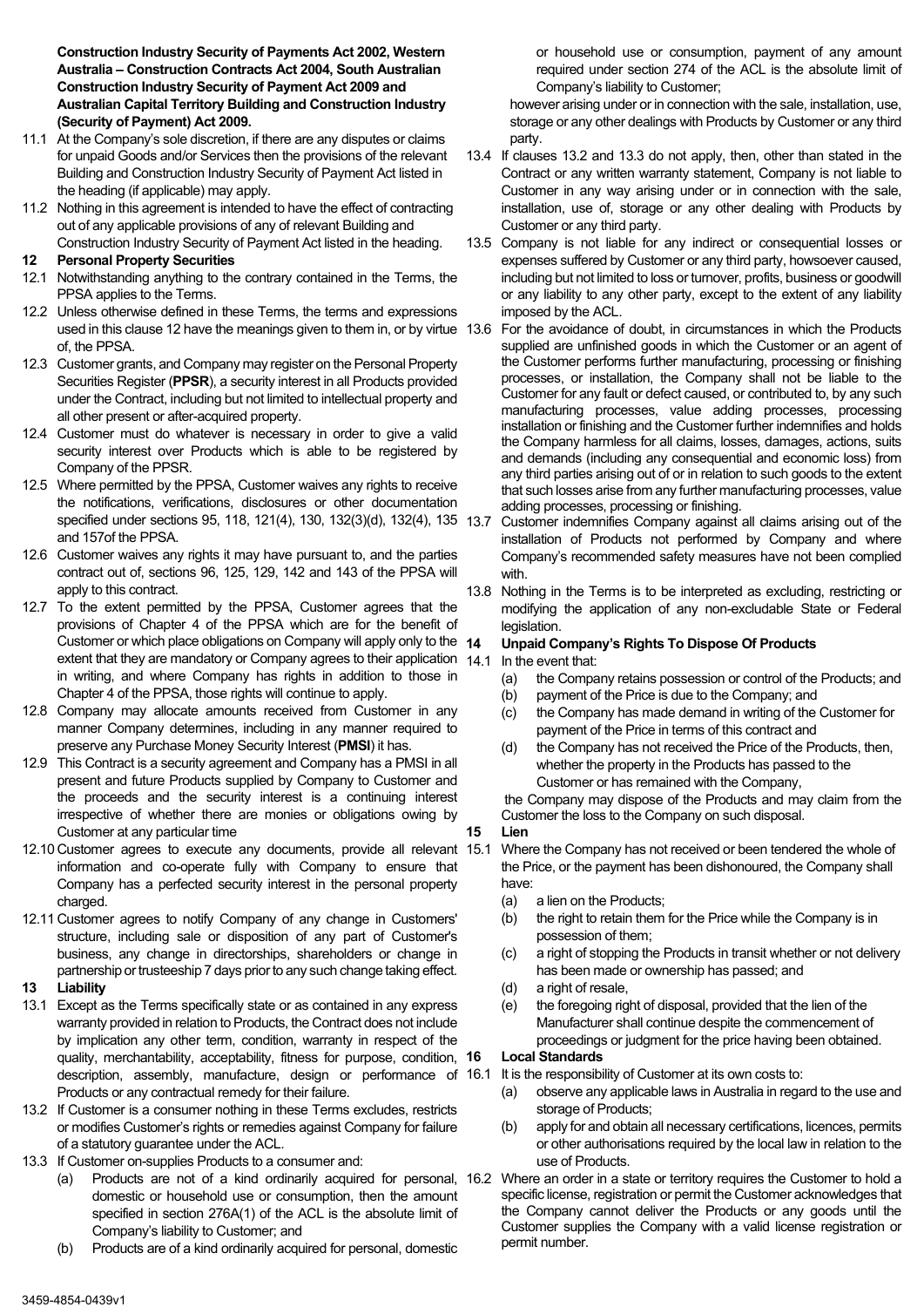## **17 Force Majeure**

17.1 Neither party will be liable in any way howsoever arising under the Contract to the extent that it is prevented from acting by events beyond its reasonable control including but not limited to, an Act of God; war; civil disturbance; COVID-19 restrictions (which includes restrictions, regulations or directives imposed by the Federal Government and/or 19 any State Government including but not limited to venue capacity 19.1 restrictions for indoor and outdoor gatherings, lockdowns, and intrastate or interstate travel restrictions); requisitioning governmental restrictions, prohibitions or enactments of any kind; import or export regulations; strikes; industrial disputes; difficulties in obtaining workmen or materials; breakdown of machinery; fires; or accident. If a force majeure event occurs, either party may suspend or terminate the Contract by giving the other party written notice.

## **18 Intellectual Property**

- 18.1 Company owns or is licensed to use trademarks, confidential information and all other copyright, patent, design or trademark rights in relation to the Products (**IP**).
- 18.2 Customer acknowledges Company's title to the IP and must not:
	- (a) claim any right, title or interest in the IP;
	- (b) register or record or attempt to register or record anywhere in the world any of the IP or any derivations, improvements or variations, or aid or abet anyone else to do so;
	- (c) manufacture or have manufactured or sell or have sold any products, or provide any services, using or taking advantage of 20.1 the IP.
- 18.3 Customer acknowledges that any derivation, variation, modification or 21 Customer hereby assigns to Company any intellectual property rights that it may create or obtain in such any derivation, variation, modification or improvement.
- 18.4 Customer must not use, reproduce or copy the software associated 22.1 If a clause is unenforceable it must be read down to be enforceable or, with the Products, without the prior written consent of Company.
- 18.5 Customer shall indemnify Company for and in respect of claims by any third party in relation to Products which arise from, or can be attributed 23 to, any special requirements or specifications of Customer.
- 18.6 Customer warrants that it is the owner or licensee of any and all

intellectual property which Customer requires Company to use in fulfilling any Order and shall fully indemnify Company against all liabilities, costs and expenses which Company may incur as a result of any steps taken by Company in accordance with any such order involving infringement of any third party intellectual property rights.

## **19 Confidentiality**

Customer shall not without the written consent of Company disclose to any third party or use for any purpose other than contemplated under this Contract any proprietary or confidential documents, knowledge and information, prices, tools, formulas, samples, models, drawings, data standard sheets, manuscripts and other technical documentation supplied or made known to Customer by Company. Company and Customer shall use all reasonable endeavours to keep confidential (and ensure that their employees and agents keep confidential) all information received by them relating to any part of the business and affairs of the other party provided that these obligations shall not apply to information which is:

- (a) or becomes publicly known through no wrongful act of the party concerned; or
- (b) required to be disclosed by an order of law or other binding authority; or
- (c) disclosed to any adviser of either party bound by a professional duty of confidentiality.

## **20 Assignment**

The Contract may only be assigned by Customer with the prior written and informed consent of Company.

## **21 Waiver**

improvement to any of the IP will be and remain Company's property. 21.1 No neglect, delay or indulgence on the part of Company in enforcing these Terms shall prejudice the rights of Company or be construed as a waiver of any such rights.

## **22 Severability**

if it cannot be read down, the term must be severed from the Terms, without affecting the enforceability of remaining terms.

#### **23 Governing Law**

23.1 The Terms and any Contract are governed by the laws of Victoria and the parties submit to the jurisdiction of Victoria.